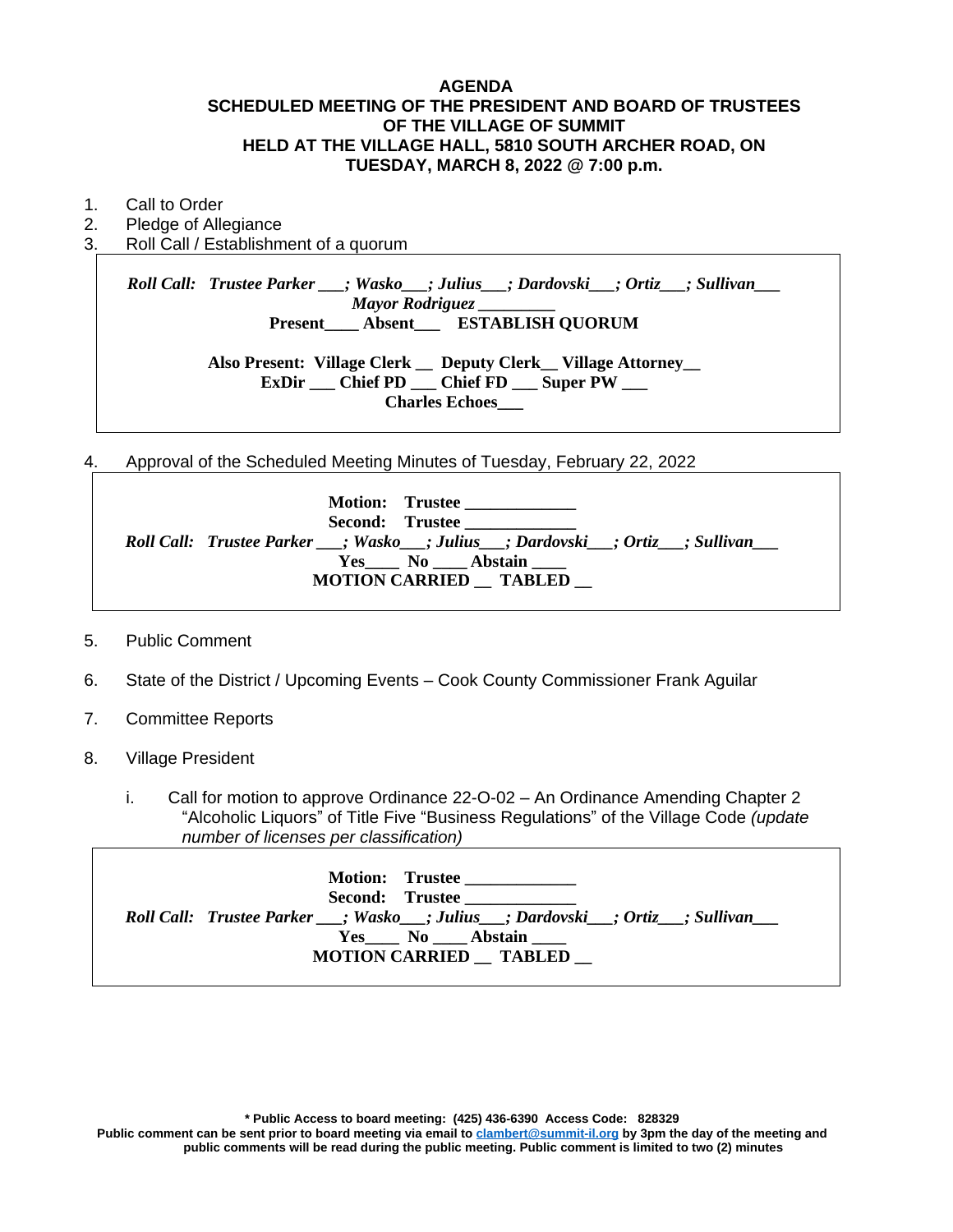ii. Call for motion to approve Resolution 22-R-01 – A Resolution Authorizing Participation in the 2022 Cook County Community Development Block Grant Program *(Alley Rehabilitation)*

| Motion: Trustee<br>Second: Trustee<br>Roll Call: Trustee Parker __; Wasko__; Julius __; Dardovski__; Ortiz __; Sullivan ___<br>Yes No Abstain<br><b>MOTION CARRIED TABLED</b> |
|-------------------------------------------------------------------------------------------------------------------------------------------------------------------------------|
|-------------------------------------------------------------------------------------------------------------------------------------------------------------------------------|

iii. Call for motion to approve Ordinance 22-O-03 – An Ordinance Declaring Various Parcels of Real Estate Property to be Surplus Property – Directing the Sale of Said Real Property and Authorizing the Publication of Notices of Said Sales and Requests for Proposals

| Motion: Trustee<br>Second: Trustee<br>Roll Call: Trustee Parker __; Wasko __; Julius __; Dardovski __; Ortiz __; Sullivan ___<br>Yes No Abstain<br><b>MOTION CARRIED TABLED</b> |
|---------------------------------------------------------------------------------------------------------------------------------------------------------------------------------|
|                                                                                                                                                                                 |
|                                                                                                                                                                                 |

iv. Call for motion to approve 22-O-04 – An Ordinance Approving a Renewal Agreement for Municipal Solid Waste Collection, Recycling and Disposal Services Agreement by and between Lakeshore Recycling Systems, Inc. and the Village of Summit

| Motion: Trustee<br>Second: Trustee                                                   |
|--------------------------------------------------------------------------------------|
| Roll Call: Trustee Parker __; Wasko__; Julius___; Dardovski__; Ortiz___; Sullivan___ |
| Yes No Abstain<br><b>MOTION CARRIED TABLED</b>                                       |

v. Call for motion to approve 22-O-05 – An Ordinance amending Chapter 1 ("Garbage and Refuse") of Title 9 ("Health and Sanitation") of the Village Code of the Village of Summit *(garbage collection fees)*

| <b>Motion: Trustee</b><br>Second: Trustee<br>Roll Call: Trustee Parker __; Wasko __; Julius __; Dardovski __; Ortiz __; Sullivan ___<br>Yes No Abstain |
|--------------------------------------------------------------------------------------------------------------------------------------------------------|
| <b>MOTION CARRIED TABLED</b>                                                                                                                           |
|                                                                                                                                                        |

9. Village Clerk

10. Attorney Reports